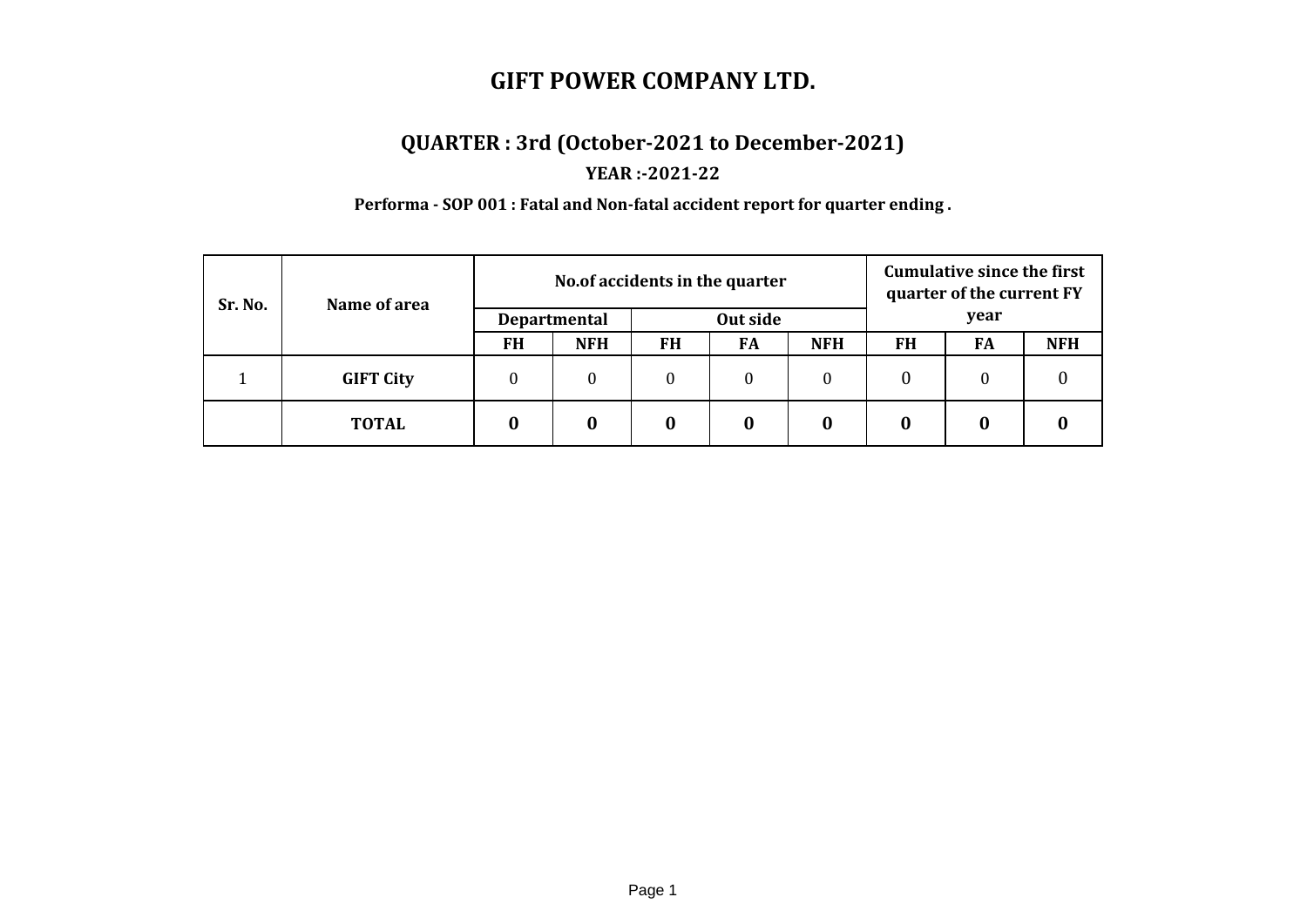**Performa SoP 003 B:**

#### **APPENDIX - B (already in the SoP regulation )**

#### **REGISTER FOR COMPILING THE COMPLAINTS CLASSIFICATIONWISE**

**Quarter of the year: (3rd)(October 2021- December 2021)**

#### **NAME OF OFFICE- GIFT City**

|                |                                                |                                                 |                            | No.of complaints redressed during the Qtr |                              |                                          |                                               |                       |                                                               |                                                                                           |
|----------------|------------------------------------------------|-------------------------------------------------|----------------------------|-------------------------------------------|------------------------------|------------------------------------------|-----------------------------------------------|-----------------------|---------------------------------------------------------------|-------------------------------------------------------------------------------------------|
|                |                                                |                                                 |                            | In stipulated time                        |                              |                                          | <b>Beyond stipulated time</b>                 |                       |                                                               |                                                                                           |
| Classification | Pending<br>complaint of<br>previous<br>quarter | Complaints<br>received<br>during the<br>quarter | <b>Total</b><br>complaints | Within 50%<br>of stipulated<br>time       | Within<br>stipulated<br>time | Upto<br>double the<br>stipulated<br>time | More than<br>double the<br>stipulated<br>time | Total (5)<br>to $(8)$ | <b>Balance</b><br>complaints to be<br>redressed $(4)$ - $(9)$ | <b>Classification of complaint</b>                                                        |
| $\mathbf{1}$   | $\bf 2$                                        | 3                                               | $\overline{\mathbf{4}}$    | 5                                         | $6\phantom{1}6$              | $\overline{7}$                           | 8                                             | 9                     | 10                                                            | 11                                                                                        |
| A(i)           | $\boldsymbol{0}$                               | $\bf{0}$                                        | $\boldsymbol{0}$           | $\bf{0}$                                  | $\boldsymbol{0}$             | $\bf{0}$                                 | $\boldsymbol{0}$                              | $\bf{0}$              | $\pmb{0}$                                                     | Loose conn. from pole                                                                     |
| A(ii)          | $\pmb{0}$                                      | 9                                               | 9                          | $\pmb{0}$                                 | 9                            | $\bf{0}$                                 | $\pmb{0}$                                     | 9                     | $\bf{0}$                                                      | Int.due to line breakdown                                                                 |
| A(iii)         | $\pmb{0}$                                      | $\bf{0}$                                        | $\pmb{0}$                  | $\mathbf{0}$                              | $\boldsymbol{0}$             | $\mathbf{0}$                             | $\pmb{0}$                                     | $\boldsymbol{0}$      | $\mathbf{0}$                                                  | Interruption due to failure<br>of transformer                                             |
| B(i)           | $\boldsymbol{0}$                               | $\boldsymbol{0}$                                | $\boldsymbol{0}$           | $\pmb{0}$                                 | $\boldsymbol{0}$             | $\bf{0}$                                 | $\pmb{0}$                                     | $\boldsymbol{0}$      | $\boldsymbol{0}$                                              | Ordinary case, which<br>requires no augmentation                                          |
| B(ii)          | $\bf{0}$                                       | $\boldsymbol{0}$                                | $\mathbf{0}$               | $\mathbf{0}$                              | $\boldsymbol{0}$             | $\mathbf{0}$                             | $\mathbf{0}$                                  | $\mathbf{0}$          | $\mathbf{0}$                                                  | Where augmentation is<br>required                                                         |
| C(i)           | $\boldsymbol{0}$                               | $\boldsymbol{0}$                                | $\boldsymbol{0}$           | $\boldsymbol{0}$                          | $\boldsymbol{0}$             | $\bf{0}$                                 | $\pmb{0}$                                     | $\boldsymbol{0}$      | $\boldsymbol{0}$                                              | Stopped/Defective Meters                                                                  |
| C(ii)          | $\bf{0}$                                       | $\mathbf{0}$                                    | $\mathbf{0}$               | $\mathbf{0}$                              | $\mathbf{0}$                 | $\mathbf{0}$                             | $\bf{0}$                                      | $\mathbf{0}$          | $\mathbf{0}$                                                  | Billing on average basis for<br>more than two bills                                       |
| D(i)           | $\boldsymbol{0}$                               | $\bf{0}$                                        | $\boldsymbol{0}$           | $\boldsymbol{0}$                          | $\boldsymbol{0}$             | $\bf{0}$                                 | $\boldsymbol{0}$                              | $\bf{0}$              | $\boldsymbol{0}$                                              | <b>Loose Wires</b>                                                                        |
| D(ii)          | $\pmb{0}$                                      | $\boldsymbol{0}$                                | $\mathbf{0}$               | $\mathbf{0}$                              | $\mathbf{0}$                 | $\bf{0}$                                 | $\pmb{0}$                                     | $\boldsymbol{0}$      | $\bf{0}$                                                      | Inadequate ground<br>clearance                                                            |
| E(i)           | $\boldsymbol{0}$                               | $\bf{0}$                                        | $\pmb{0}$                  | $\pmb{0}$                                 | $\bf{0}$                     | $\boldsymbol{0}$                         | $\pmb{0}$                                     | $\bf{0}$              | $\bf{0}$                                                      | For current bills where no<br>additional information is<br>required                       |
| E(ii)          | $\bf{0}$                                       | $\bf{0}$                                        | $\pmb{0}$                  | $\pmb{0}$                                 | $\boldsymbol{0}$             | $\boldsymbol{0}$                         | $\pmb{0}$                                     | $\bf{0}$              | $\bf{0}$                                                      | Where additional<br>information relating to<br>correctness of reading etc.<br>is required |
| F(i)           | $\pmb{0}$                                      | 24                                              | 24                         | 23                                        | $\mathbf{0}$                 | $\mathbf{0}$                             | $\pmb{0}$                                     | 23                    | $\mathbf{1}$                                                  | Where extension of mains is<br>not required                                               |
| F(ii)          | $\,1\,$                                        | $\overline{c}$                                  | $\sqrt{3}$                 | $\sqrt{2}$                                | $\,1\,$                      | $\bf{0}$                                 | $\boldsymbol{0}$                              | 3                     | $\bf{0}$                                                      | Where extension of mains is<br>required                                                   |
| F(iii)         | $\pmb{0}$                                      | 6                                               | 6                          | 6                                         | $\boldsymbol{0}$             | $\mathbf{0}$                             | $\pmb{0}$                                     | 6                     | $\mathbf{0}$                                                  | Modification in connected<br>load                                                         |
| F(iv)          | $\pmb{0}$                                      | $\overline{2}$                                  | $\sqrt{2}$                 | $\overline{c}$                            | $\boldsymbol{0}$             | $\bf{0}$                                 | $\pmb{0}$                                     | $\overline{c}$        | $\boldsymbol{0}$                                              | Name change/reconnection                                                                  |
| ${\bf G}$      | $\boldsymbol{0}$                               | 14                                              | 14                         | 14                                        | $\boldsymbol{0}$             | $\bf{0}$                                 | $\pmb{0}$                                     | 14                    | $\boldsymbol{0}$                                              | Refund of amount due in<br>regard to temporary<br>connection                              |
| $\bf H$        | $\boldsymbol{0}$                               | $\boldsymbol{0}$                                | $\pmb{0}$                  | $\pmb{0}$                                 | $\boldsymbol{0}$             | $\bf{0}$                                 | $\boldsymbol{0}$                              | $\bf{0}$              | $\boldsymbol{0}$                                              | Others (Power Fail from<br>GETCO)                                                         |
| Total          | $\mathbf 1$                                    | 57                                              | 58                         | 47                                        | 10                           | $\boldsymbol{0}$                         | $\pmb{0}$                                     | 57                    | $\mathbf 1$                                                   |                                                                                           |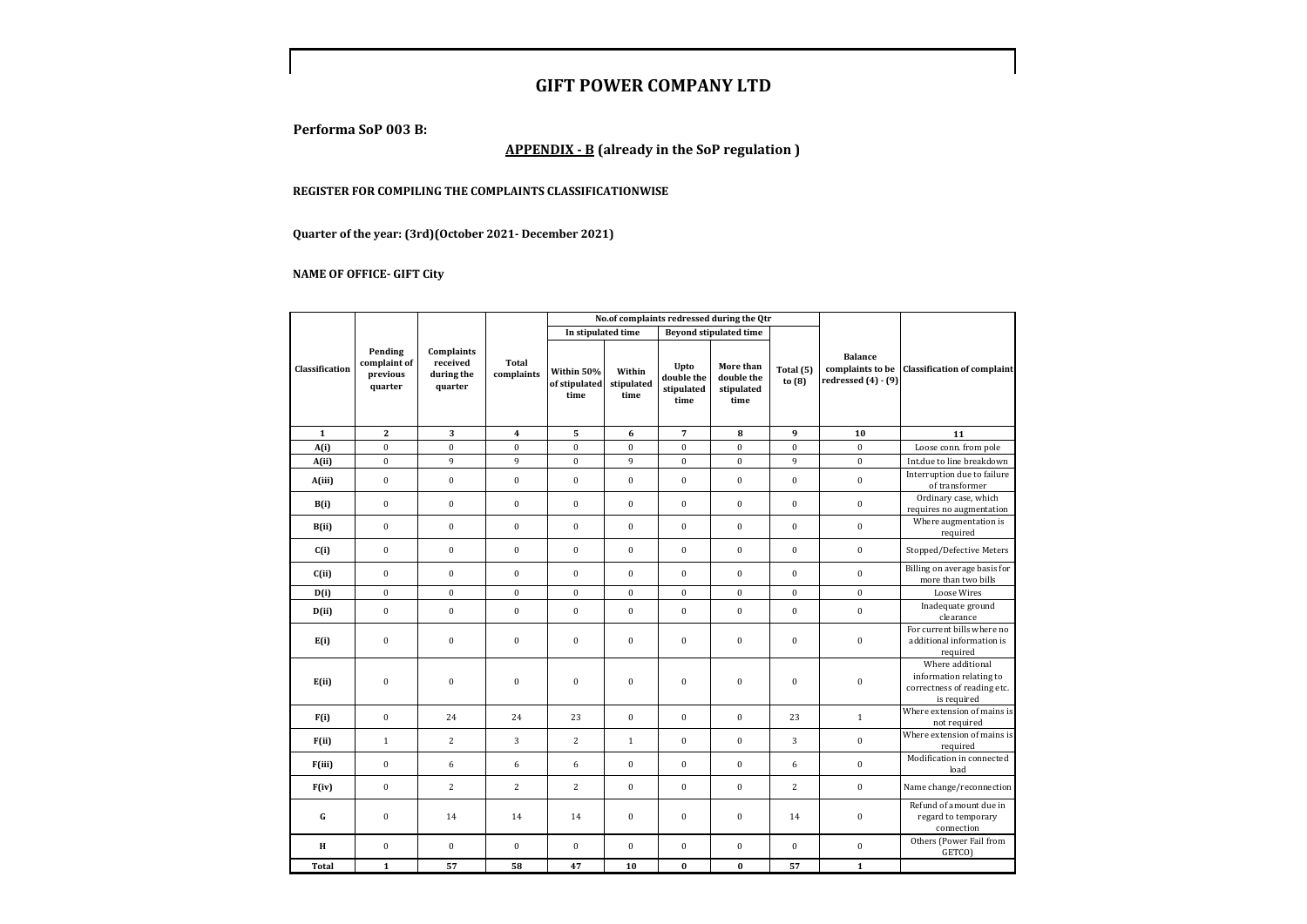# **QUARTER :- 3rd (October-2021 to December-2021)**

**YEAR :-2021-22**

**Performa SoP 004 : Publicity Carried Out**

| Through Regular Energy Bills | <b>Energy Bill</b> |
|------------------------------|--------------------|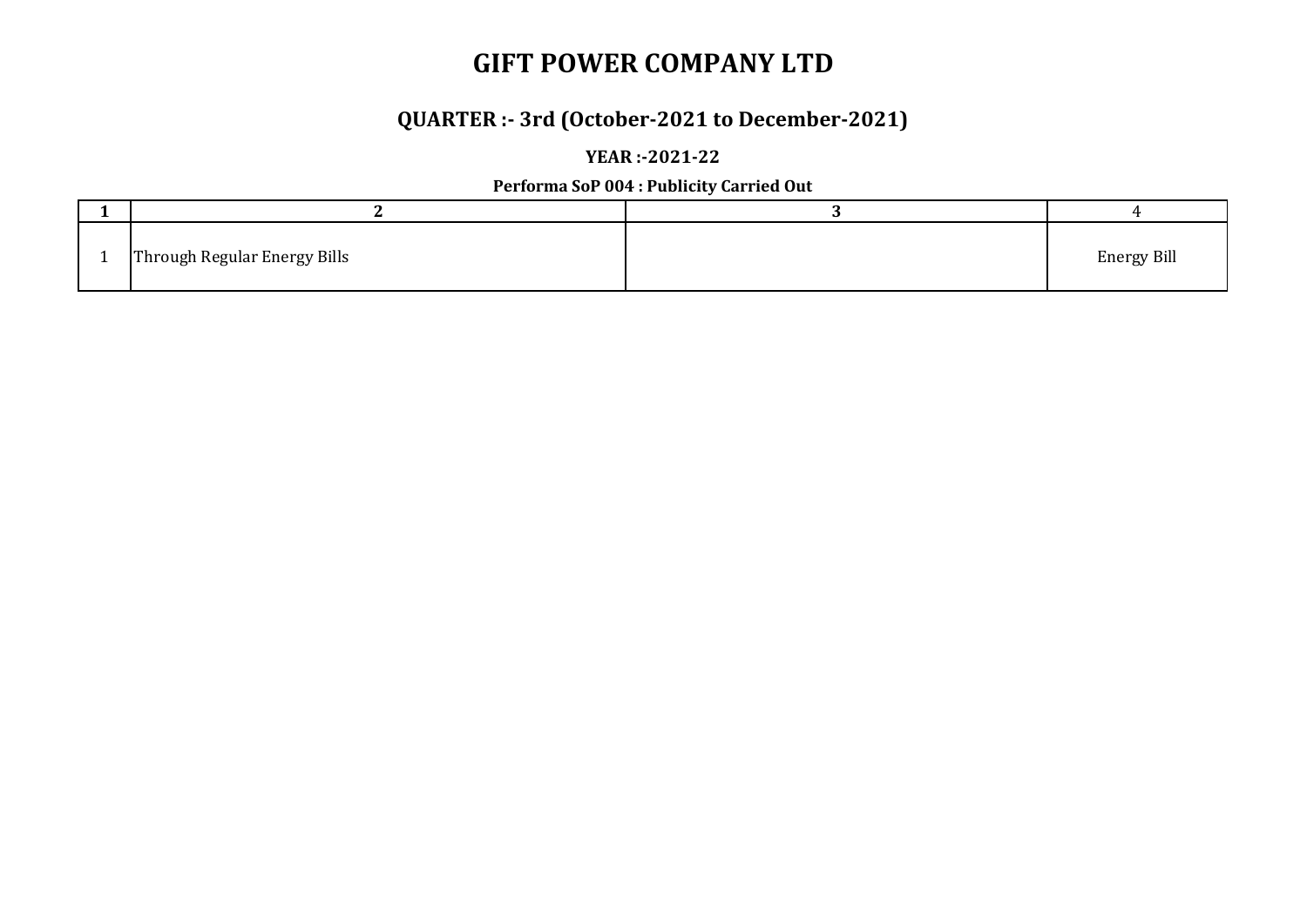#### **GIFT POWER COMPANY LTD. YEAR :-2021-22 QUARTER :- 3rd (October-2021 to December-2021)**

#### **Performa SoP 005 A: Action taken report by the Redressal Committee I**

| Name of the<br>complaint | Complaint<br>Unique<br>Number | Complaint<br>Classification | Time & Date<br>of 1st<br>meeting     | Details of<br>Redressal<br>procedure<br>carried out | Time & Date<br>of 2nd<br>meeting    | Details of<br>Redressal<br>procedure<br>carried out | Time &<br>Date of 3rd<br>meeting | Details of<br>Redressal<br>procedure<br>carried out | Oredr in<br>favour of<br>Con /DL |
|--------------------------|-------------------------------|-----------------------------|--------------------------------------|-----------------------------------------------------|-------------------------------------|-----------------------------------------------------|----------------------------------|-----------------------------------------------------|----------------------------------|
| Nil                      | Nil                           | Nil                         | 06-10-2021<br>10:00 AM TO<br>12:00PM | Nil                                                 | 20-10-2021<br>10:00AM TO<br>12:00PM | Nil                                                 | Nil                              | Nil                                                 |                                  |
|                          |                               |                             |                                      |                                                     |                                     |                                                     |                                  |                                                     |                                  |
| Nil                      | Nil                           | Nil                         | 10-11-2021<br>10:00 AM TO<br>12:00PM | Nil                                                 | 24-11-2021<br>10:00AM TO<br>12:00PM | Nil                                                 | Nil                              | Nil                                                 |                                  |
|                          |                               |                             |                                      |                                                     |                                     |                                                     |                                  |                                                     |                                  |
| Nil                      | Nil                           | Nil                         | 08-12-2021<br>10:00AM TO<br>12:00PM  | Nil                                                 | 22-12-2021<br>10:00AM TO<br>12:00PM | Nil                                                 | Nil                              | Nil                                                 |                                  |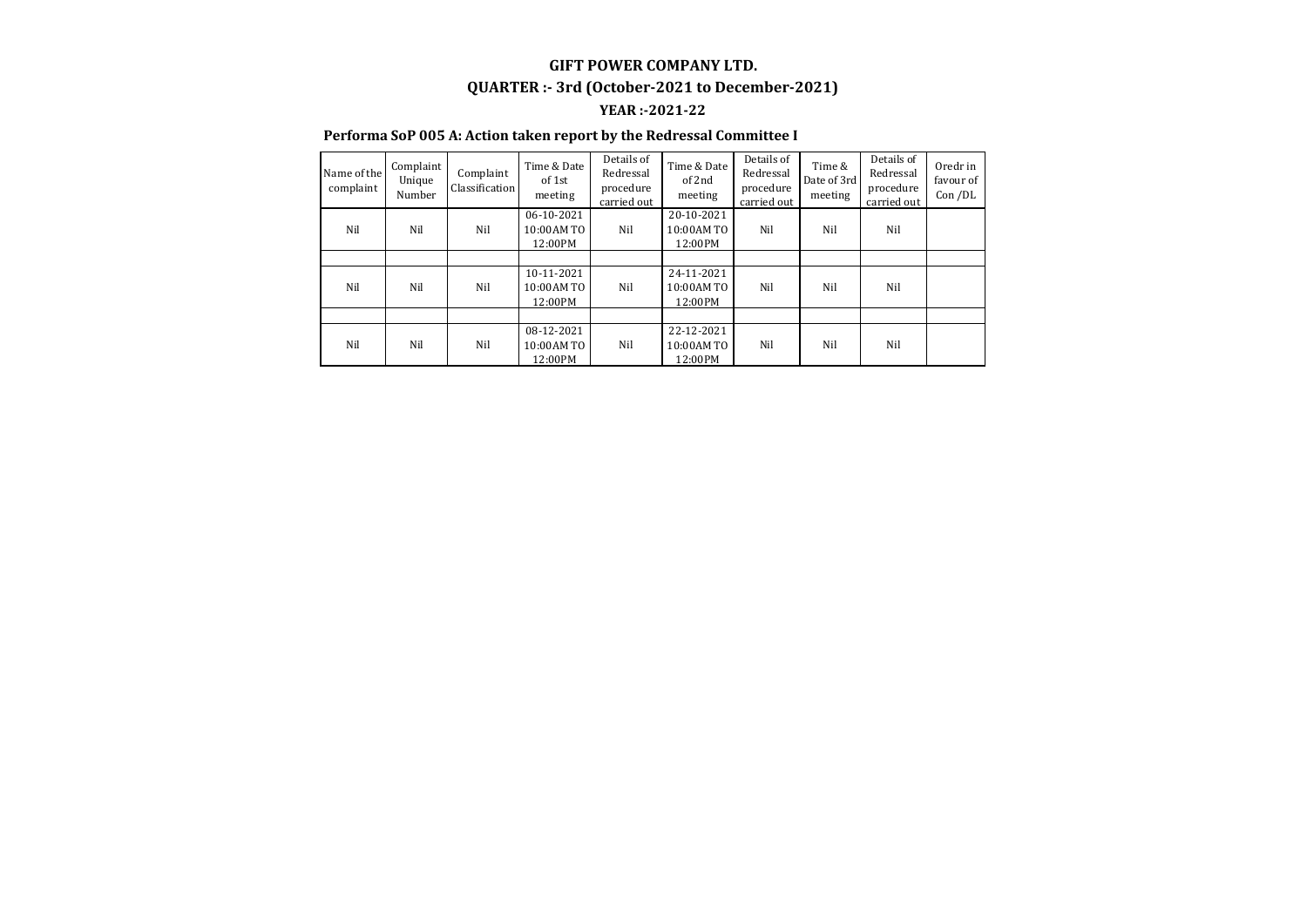# **QUARTER :-3rd (October-2021 to December-2021)**

|              | <b>YEAR</b> :-2021-22                                                 |                                    |                                                      |                                                              |                                    |                                      |  |  |  |
|--------------|-----------------------------------------------------------------------|------------------------------------|------------------------------------------------------|--------------------------------------------------------------|------------------------------------|--------------------------------------|--|--|--|
|              | Performa SoP 005 B: Action taken report by the Redressal Committee II |                                    |                                                      |                                                              |                                    |                                      |  |  |  |
| Sr.<br>No.   |                                                                       | Date and time<br>meeting conducted | No. of<br>complaints<br>registered at the<br>meeting | No. of complaints<br>pending at the<br>end of the<br>meeting | Nos of<br>cases<br><b>Disposed</b> | <b>Location of</b><br><b>Hearing</b> |  |  |  |
| $\mathbf{1}$ | <b>Oct-21</b>                                                         | 06-10-2021 10:00AM<br>TO 12:00PM   | Nil                                                  | Nil                                                          | Nil                                | <b>GIFT City</b>                     |  |  |  |
|              |                                                                       | 20-10-2021 10:00AM<br>TO 12:00PM   | Nil                                                  | Nil                                                          | Nil                                | <b>GIFT City</b>                     |  |  |  |
| $\mathbf{2}$ | $Nov-21$                                                              | 10-11-2021 10:00AM<br>TO 12:00PM   | Nil                                                  | Nil                                                          | Nil                                | <b>GIFT City</b>                     |  |  |  |
|              |                                                                       | 24-11-2021 10:00AM<br>TO 12:00PM   | Nil                                                  | Nil                                                          | Nil                                | <b>GIFT City</b>                     |  |  |  |
| 3            | $Dec-21$                                                              | 08-12-2021 10:00AM<br>TO 12:00PM   | Nil                                                  | Nil                                                          | Nil                                | <b>GIFT City</b>                     |  |  |  |
|              |                                                                       | 22-12-2021 10:00AM<br>TO 12:00PM   | Nil                                                  | Nil                                                          | Nil                                | <b>GIFT City</b>                     |  |  |  |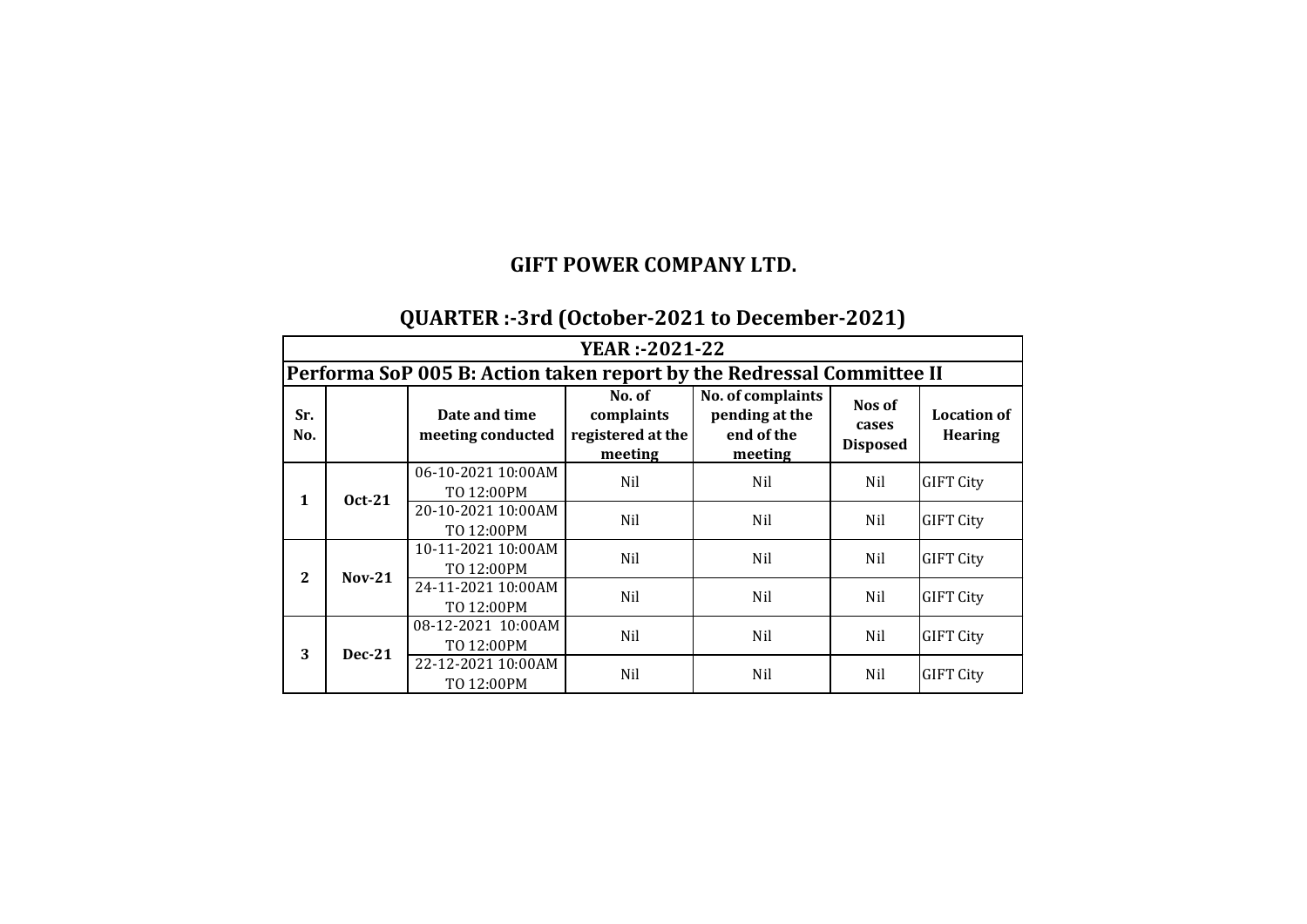## **QUARTER :-3rd (October -2021 to December -2021)**

#### **YEAR :-2021-22**

#### **Performa SOP 006 : Failure of Distribution Transformer.**

| Sr.<br>No.     | <b>Class</b>                     | No. of existing<br><b>Distribution</b><br>transformer at the<br>start of the<br>quarter<br>01.10.2021 | <b>No.of Distribution</b><br>transformers<br>added during the<br>quarter | <b>Total number of</b><br><b>Distribution</b><br>transformers As<br>on 31.12.2021 | <b>Total number of</b><br><b>Distribution</b><br>tranformer failed<br>during the<br>quarter | % failure rate of<br><b>Distribution</b><br>transformer<br>during the<br>quarter |
|----------------|----------------------------------|-------------------------------------------------------------------------------------------------------|--------------------------------------------------------------------------|-----------------------------------------------------------------------------------|---------------------------------------------------------------------------------------------|----------------------------------------------------------------------------------|
|                |                                  | $\mathbf{A}$                                                                                          | B                                                                        | $C = A + B$                                                                       | D                                                                                           | $H = (D) * 100/C$                                                                |
|                | <b>Transformer of GIFT Power</b> |                                                                                                       |                                                                          |                                                                                   |                                                                                             |                                                                                  |
| $\mathbf{1}$   | 11 KV / 0.415 KV                 | $\overline{2}$                                                                                        | $\Omega$                                                                 | $\overline{c}$                                                                    | $\Omega$                                                                                    | 0.00                                                                             |
| $\mathbf{2}$   | 11 KV / 0.415 KV                 | 9                                                                                                     | $\boldsymbol{0}$                                                         | 9                                                                                 | $\boldsymbol{0}$                                                                            | 0.00                                                                             |
| 3              | 33 KV / 0.415 KV                 | 6                                                                                                     | $\mathbf{0}$                                                             | 6                                                                                 | $\mathbf{0}$                                                                                | 0.00                                                                             |
|                | <b>Transformer of Consumers</b>  |                                                                                                       |                                                                          |                                                                                   |                                                                                             |                                                                                  |
| $\overline{4}$ | 11 KV / 0.415 KV                 | $\overline{2}$                                                                                        | $\mathbf{0}$                                                             | 2                                                                                 | $\boldsymbol{0}$                                                                            | 0.00                                                                             |
| 5              | 11 KV / 0.415 KV                 | 3                                                                                                     | $\mathbf{0}$                                                             | 3                                                                                 | $\mathbf{0}$                                                                                | 0.00                                                                             |
| 6              | 33 KV / 0.415 KV                 | 5                                                                                                     | $\theta$                                                                 | 5                                                                                 | $\theta$                                                                                    | 0.00                                                                             |
| 8              | 33 KV / 0.415 KV                 | $\overline{2}$                                                                                        | $\mathbf{0}$                                                             | 2                                                                                 | $\mathbf{0}$                                                                                | 0.00                                                                             |
| 9              | 33 KV / 0.415 KV                 | $\overline{c}$                                                                                        | $\mathbf{0}$                                                             | 2                                                                                 | $\mathbf{0}$                                                                                | 0.00                                                                             |
| 10             | 33 KV / 0.415 KV                 | $\overline{c}$                                                                                        | $\Omega$                                                                 | $\overline{2}$                                                                    | $\boldsymbol{0}$                                                                            | 0.00                                                                             |
| 11             | 33 KV / 0.415 KV                 | 2                                                                                                     | $\theta$                                                                 | $\overline{2}$                                                                    | $\mathbf{0}$                                                                                | 0.00                                                                             |
| 12             | 33 KV / 0.415 KV                 | 2                                                                                                     | $\boldsymbol{0}$                                                         | $\overline{c}$                                                                    | $\mathbf{0}$                                                                                | 0.00                                                                             |
| 13             | 33 KV / 0.415 KV                 | $\overline{c}$                                                                                        | $\mathbf{0}$                                                             | $\overline{c}$                                                                    | $\mathbf{0}$                                                                                | 0.00                                                                             |
| 14             | 33 KV / 0.415 KV                 | $\mathbf{1}$                                                                                          | $\Omega$                                                                 | $\mathbf{1}$                                                                      | $\theta$                                                                                    | 0.00                                                                             |
| 15             | 33 KV / 0.415 KV                 | $\mathbf{1}$                                                                                          | $\mathbf{0}$                                                             | $\mathbf{1}$                                                                      | $\boldsymbol{0}$                                                                            | 0.00                                                                             |
| 16             | 33 KV / 0.415 KV                 | $\mathbf{1}$                                                                                          | $\mathbf{0}$                                                             | $\mathbf{1}$                                                                      | $\theta$                                                                                    | 0.00                                                                             |
| 17             | 33 KV / 0.415 KV                 | $\mathbf{0}$                                                                                          | $\overline{2}$                                                           | $\overline{2}$                                                                    | $\boldsymbol{0}$                                                                            | 0.00                                                                             |
|                | <b>Total</b>                     | 42                                                                                                    | $\overline{2}$                                                           | 44                                                                                | $\bf{0}$                                                                                    | 0.00                                                                             |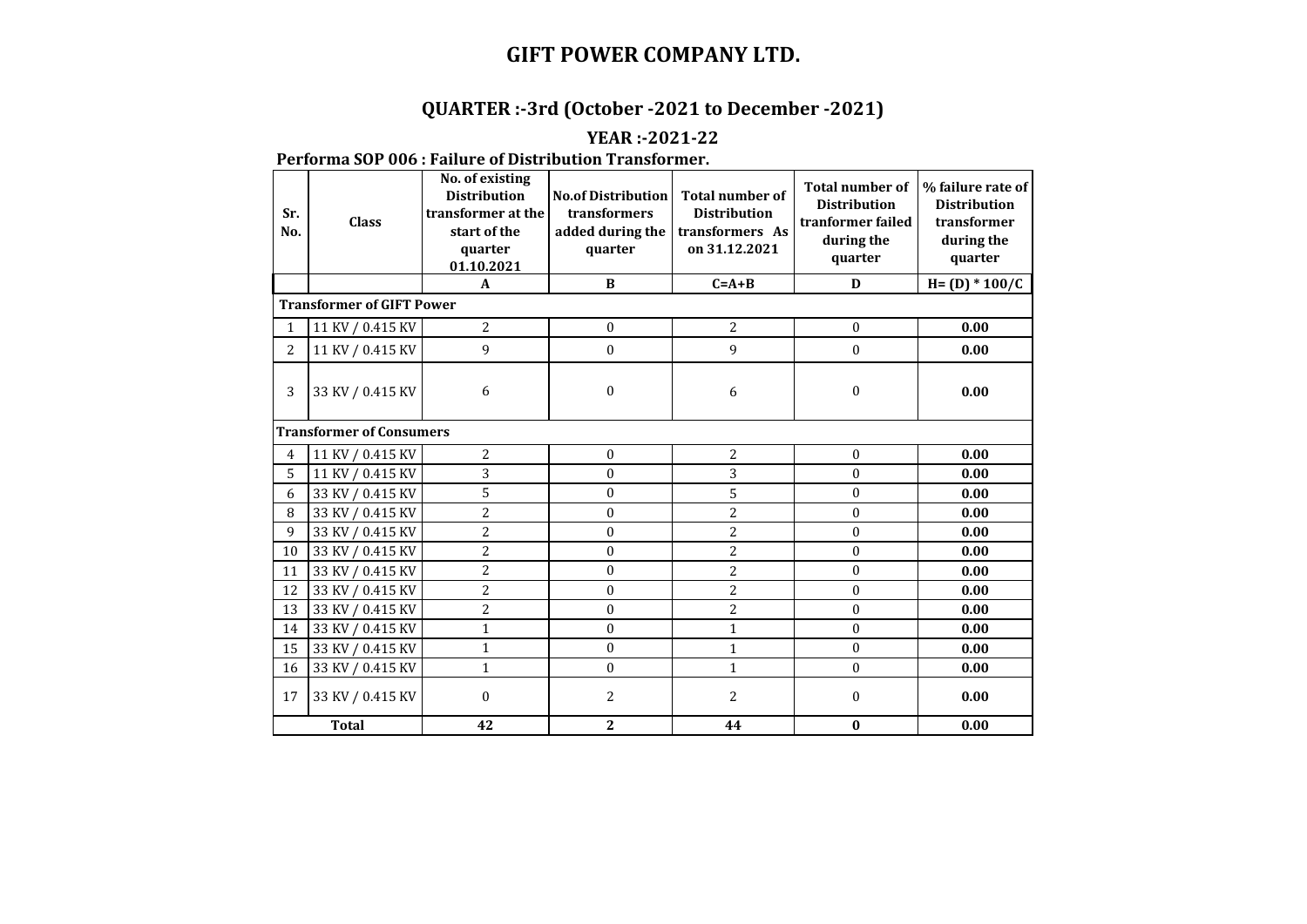#### **QUARTER : 3rd (October -2021 to December -2021) YEAR :-2021-22**

#### **Performa - SOP 007 : Failure of Power Transformer**

| Sr.<br>No. | <b>Class</b>                     | <b>No. of existing Power</b><br>transformer at the<br>start of the quarter<br>01.10.2021 | <b>No.of Power</b><br>transformers<br>added during the<br>quarter | Total number of<br><b>Distribution</b><br>transformers<br>As on<br>31.12.2021 | <b>Total number of</b><br><b>Distribution</b><br>tranformer failed<br>during the quarter | % failure rate of<br><b>Distribution</b><br>transformer<br>during the<br>quarter |  |  |  |
|------------|----------------------------------|------------------------------------------------------------------------------------------|-------------------------------------------------------------------|-------------------------------------------------------------------------------|------------------------------------------------------------------------------------------|----------------------------------------------------------------------------------|--|--|--|
|            | <b>Transformer of GIFT Power</b> |                                                                                          |                                                                   |                                                                               |                                                                                          |                                                                                  |  |  |  |
| 1          | 66KV/33 KV                       | $\overline{4}$                                                                           |                                                                   | 4                                                                             | 0                                                                                        | 0.00                                                                             |  |  |  |
| 2          | 33 KV / 11 KV                    | 2                                                                                        | 0                                                                 | 2                                                                             | 0                                                                                        | 0.00                                                                             |  |  |  |
| 3          | 11 KV / 33 KV                    | 3                                                                                        |                                                                   | 3                                                                             | 0                                                                                        | 0.00                                                                             |  |  |  |
|            | <b>Transformer of Consumers</b>  |                                                                                          |                                                                   |                                                                               |                                                                                          |                                                                                  |  |  |  |
| 3          | 33 KV / 11 KV                    | 2                                                                                        |                                                                   | າ                                                                             | 0                                                                                        | 0.00                                                                             |  |  |  |
|            | <b>Total</b>                     |                                                                                          |                                                                   |                                                                               |                                                                                          | 0.00                                                                             |  |  |  |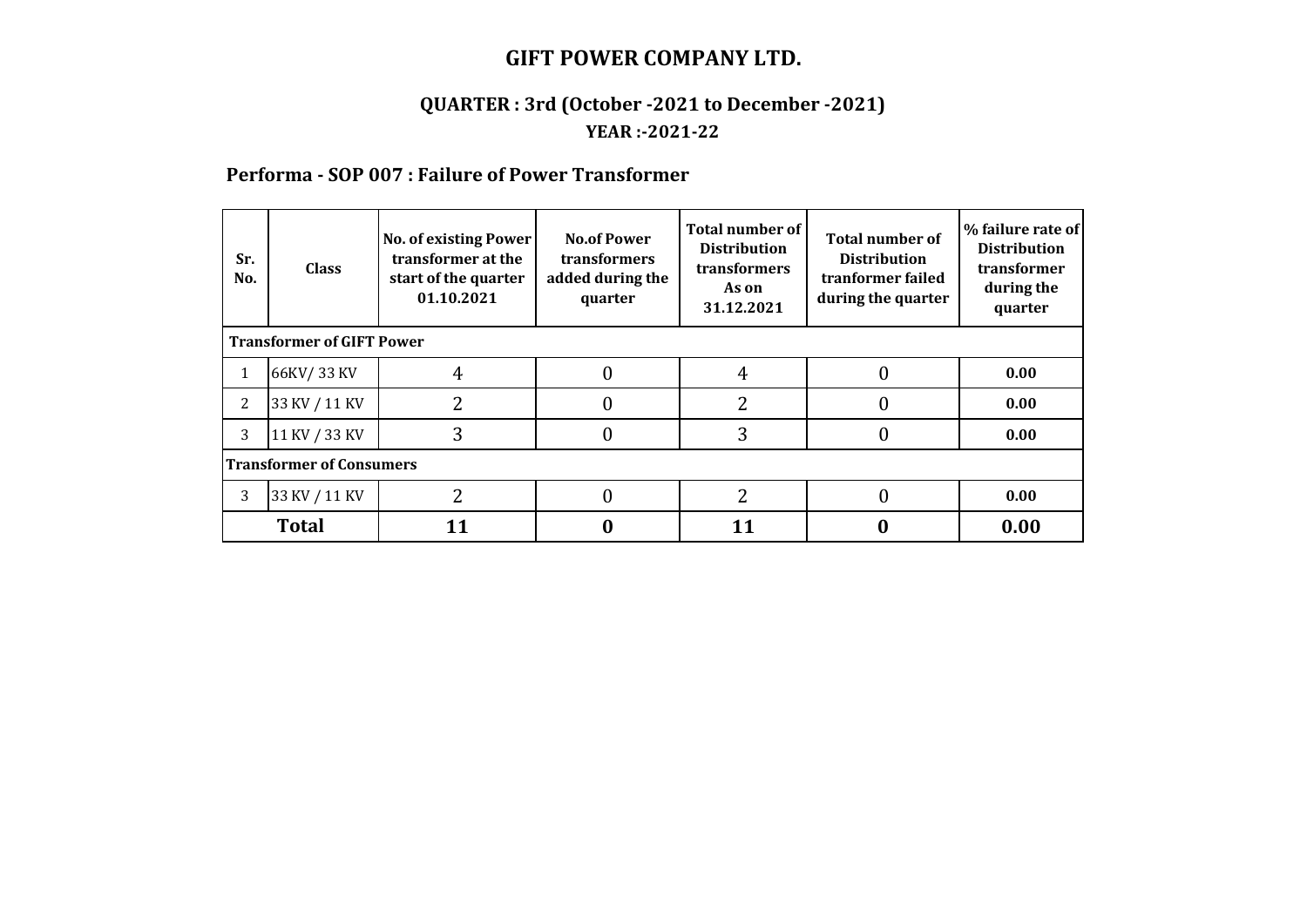## **GIFT POWER COMPANY LIMITED**

|                  | <b>Compliance Sample Test Report for Neutral Voltage</b> |                                 |                                               |                                                                     |                                         |  |  |  |  |  |
|------------------|----------------------------------------------------------|---------------------------------|-----------------------------------------------|---------------------------------------------------------------------|-----------------------------------------|--|--|--|--|--|
| 1                | $\overline{2}$                                           | З                               |                                               |                                                                     | 6                                       |  |  |  |  |  |
| Sr.<br><b>No</b> | Category of<br>consumers                                 | <b>Sample Size</b><br>(Numbers) | <b>Standard</b><br>specified in<br>regulation | <b>Deviation of</b><br>results from the<br>sample test<br>(Numbers) | % age compliance<br>$(6) = (5)*100/(3)$ |  |  |  |  |  |
|                  | <b>LT consumers</b>                                      |                                 |                                               |                                                                     |                                         |  |  |  |  |  |
| $\mathbf{1}$     | Domestic                                                 | 348                             | 2%                                            | 0                                                                   | 0                                       |  |  |  |  |  |
| $\overline{2}$   | Commercial                                               | 185                             | 2%                                            | 0                                                                   |                                         |  |  |  |  |  |
| 3                | Industrial                                               | 4                               | 2%                                            | O                                                                   |                                         |  |  |  |  |  |
| 4                | Agricultural                                             | $\Omega$                        | 2%                                            | 0                                                                   | 0                                       |  |  |  |  |  |
| 5                | Public water works                                       | 0                               | 2%                                            | 0                                                                   | 0                                       |  |  |  |  |  |
|                  | <b>HT consumers</b>                                      |                                 |                                               |                                                                     |                                         |  |  |  |  |  |
| 6                | HT Industrial                                            | 26                              | 2%                                            | 0                                                                   | Ω                                       |  |  |  |  |  |

#### **Performa SoP 008: Sample Test result for Neutral Voltage**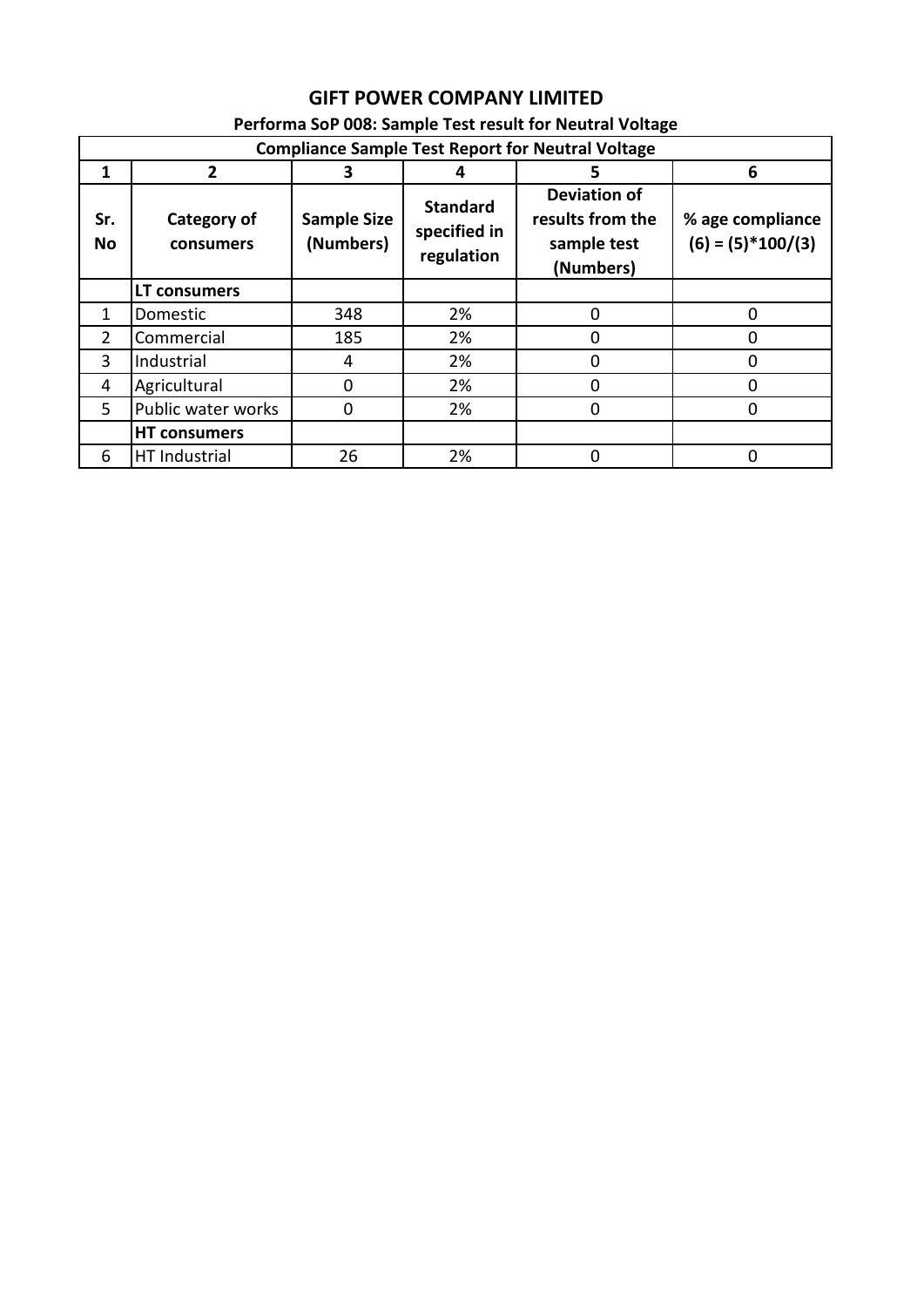| Performa SoP 009: Sample Test result for Voltage variations |                                                             |                                    |                                                                  |                                         |  |  |  |  |
|-------------------------------------------------------------|-------------------------------------------------------------|------------------------------------|------------------------------------------------------------------|-----------------------------------------|--|--|--|--|
|                                                             | <b>Compliance Sample Test Report for voltage variations</b> |                                    |                                                                  |                                         |  |  |  |  |
|                                                             |                                                             |                                    |                                                                  |                                         |  |  |  |  |
| Sample Size<br><b>Voltage Level</b><br>(numbers)            |                                                             | Limit or<br>prescribed<br>standard | <b>Deviation of results</b><br>from the sample test<br>(Numbers) | % age compliance<br>$(5) = (4)*100/(2)$ |  |  |  |  |
| Low Voltage                                                 | 537                                                         | +6% to -6%                         |                                                                  |                                         |  |  |  |  |
| <b>High Voltage</b>                                         | 26                                                          | +6% to -6%                         |                                                                  |                                         |  |  |  |  |
| <b>Extra High Voltage</b>                                   |                                                             | +10% to -10%                       |                                                                  |                                         |  |  |  |  |

## **GIFT POWER COMPANY LIMITED**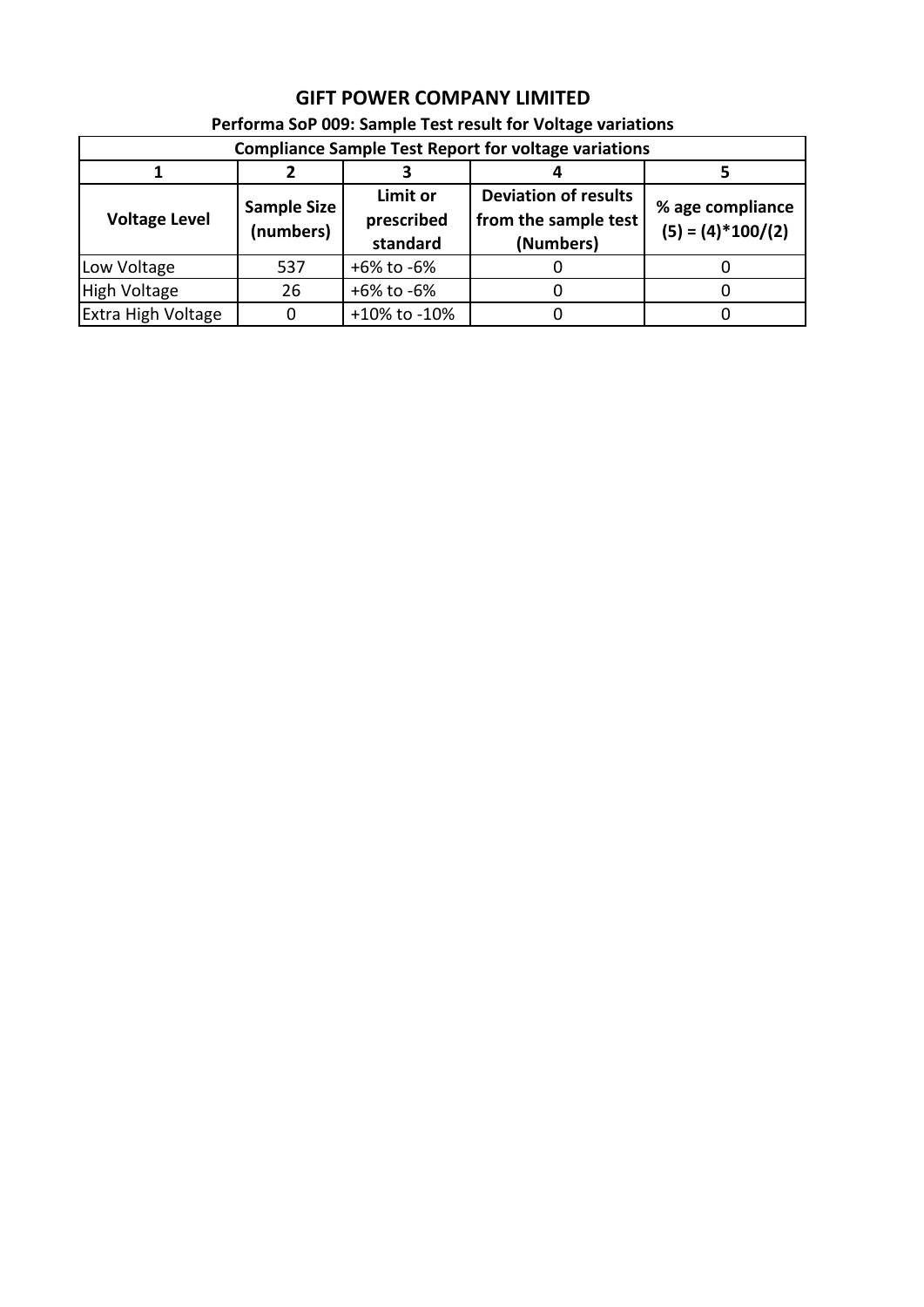| <b>Compliance Sample Test Report for Harmonics</b> |                          |                          |                                    |                                                                        |                                        |  |  |  |
|----------------------------------------------------|--------------------------|--------------------------|------------------------------------|------------------------------------------------------------------------|----------------------------------------|--|--|--|
|                                                    | 3                        |                          |                                    | 6                                                                      |                                        |  |  |  |
| Sr. No                                             | Category of<br>consumers | Sample size<br>(Numbers) | Limit or<br>standard<br>prescribed | <b>Deviation of</b><br>results from<br>the sample<br>test<br>(Numbers) | %age compliance<br>$(6) = (5)*100/(3)$ |  |  |  |
|                                                    |                          |                          |                                    |                                                                        |                                        |  |  |  |
| 1                                                  | LT consumers             | 0                        | 3.50%                              |                                                                        |                                        |  |  |  |
| $\mathcal{P}$                                      | HT consumers             | 0                        | 3.00%                              |                                                                        |                                        |  |  |  |
| ς                                                  | <b>EHT</b> consumers     |                          | 3.00%                              |                                                                        |                                        |  |  |  |

#### **Performa SoP 010: Sample Test result for Harmonics**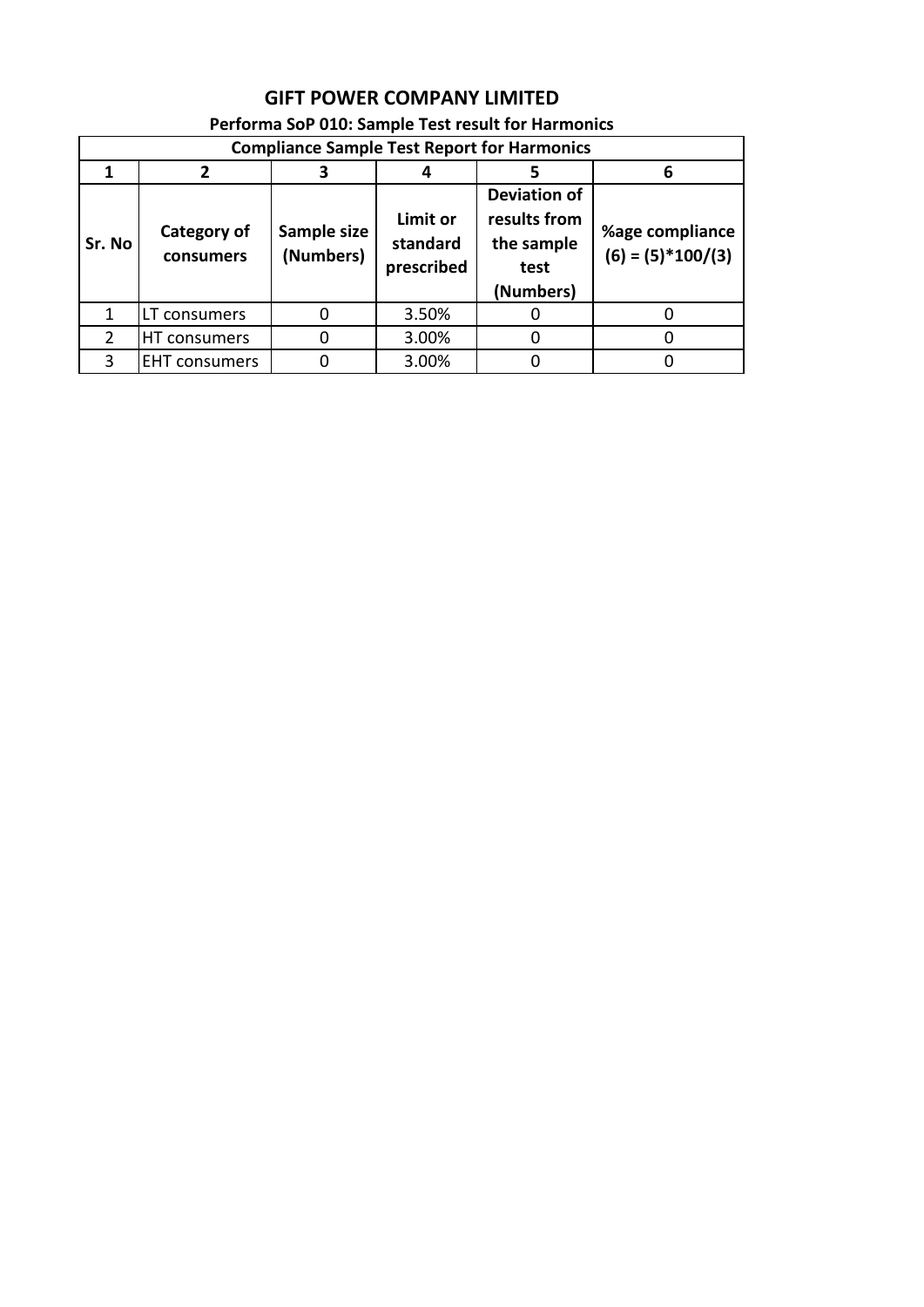#### **QUARTER :-3rd (October-2021 to December-2021) YEAR :-2021-22**

#### **SoP 011 - A : System Average Interrruption Frequency Index (SAIFI)**

| Sr.<br><b>No</b> | Month         | Ni - Number of<br><b>Customers for</b><br>each sustained<br>interruptions (in<br>numbers) | $N_T$ - Total No of<br>customers served<br>(in Numbers) | $CI = \sum Ni$ | SAIFI = $\Sigma$ Ni/Nt<br>(Monthly SAIFI) |
|------------------|---------------|-------------------------------------------------------------------------------------------|---------------------------------------------------------|----------------|-------------------------------------------|
|                  | 2             |                                                                                           | 4                                                       | 5              | $6 = 5/4$                                 |
|                  | <b>Oct-21</b> |                                                                                           | 755                                                     |                | 0.000                                     |
| 2                | <b>Nov-21</b> |                                                                                           | 757                                                     |                | 0.000                                     |
| 3                | <b>Dec-21</b> |                                                                                           | 762                                                     |                | 0.000                                     |

#### **SoP 011 - B : System Average Interrruption Duration Index (SAIDI)**

| Sr.<br><b>No</b> | Month         | $\mathbf{R}$ i =<br><b>Restoration Time</b><br>for each<br>sustained<br>interruption<br>event<br>(in hours) | Ni - Number of<br>interrupted<br><b>Customers for</b><br>each sustained<br>interruption<br>event<br>(in numbers) | $Ri^*$ Ni -<br><b>Total customer</b><br>interrution<br><b>Duration</b> | $N_T$ - Total No of<br>customers<br>served<br>(in Numbers) | <b>Customer Intt.</b><br><b>Duration CMI =</b><br>$\Sigma Ri^*Ni$ | $SAIDI =$<br>$\Sigma Ri^*Ni/Nt$<br>(Monthly<br><b>SAIDI)</b> |
|------------------|---------------|-------------------------------------------------------------------------------------------------------------|------------------------------------------------------------------------------------------------------------------|------------------------------------------------------------------------|------------------------------------------------------------|-------------------------------------------------------------------|--------------------------------------------------------------|
|                  |               |                                                                                                             | 4                                                                                                                | $5 = 3 * 4$                                                            | 6                                                          | 7                                                                 | $8 = 7/6$                                                    |
|                  | <b>Oct-21</b> | 00:00:00                                                                                                    | $\boldsymbol{0}$                                                                                                 | 0:00                                                                   | 755                                                        | 0:00                                                              | 0:00:00                                                      |
| 2                | $Nov-21$      | 00:00:00                                                                                                    | $\boldsymbol{0}$                                                                                                 | 0:00                                                                   | 757                                                        | 0:00                                                              | 0:00:00                                                      |
| 3                | <b>Dec-21</b> | 00:00:00                                                                                                    | $\boldsymbol{0}$                                                                                                 | 0:00:00                                                                | 762                                                        | 0:00:00                                                           | 0:00:00                                                      |

**SoP 011 - C : Momentary Average Interruption Frequency Index (MAIFI)** 

| Sr.<br>N <sub>o</sub> | Month          | $IM_i =$<br>Number of<br><b>Momentary</b><br>interruptions for<br>the month<br>(in numbers) | $N_{\rm mi} =$<br>Total no of<br>customers for<br>each momentary<br>interruptions<br>(in numbers) | $Im_i = N_{mi}$<br>Number of<br>customer<br><b>Momentary</b><br>interruptions<br>(in numbers) | $N_t$ -<br>Total no of<br>customers<br>served<br>(in numbers) | <b>Customer Intt.</b><br>$\Sigma$ Imi*Nmi | $MAIFI = \Sigma Imi*N$<br>mi/Nt |
|-----------------------|----------------|---------------------------------------------------------------------------------------------|---------------------------------------------------------------------------------------------------|-----------------------------------------------------------------------------------------------|---------------------------------------------------------------|-------------------------------------------|---------------------------------|
|                       | $\overline{2}$ |                                                                                             | 4                                                                                                 | $5 = 3 * 4$                                                                                   | 6                                                             |                                           | $8 = 7/6$                       |
|                       | <b>Oct-21</b>  |                                                                                             |                                                                                                   |                                                                                               | 755                                                           |                                           | 0.00                            |
| 2                     | <b>Nov-21</b>  |                                                                                             |                                                                                                   |                                                                                               | 757                                                           | 0                                         | 0.00                            |
| 3                     | <b>Dec-21</b>  |                                                                                             |                                                                                                   |                                                                                               | 762                                                           | 0                                         | 0.00                            |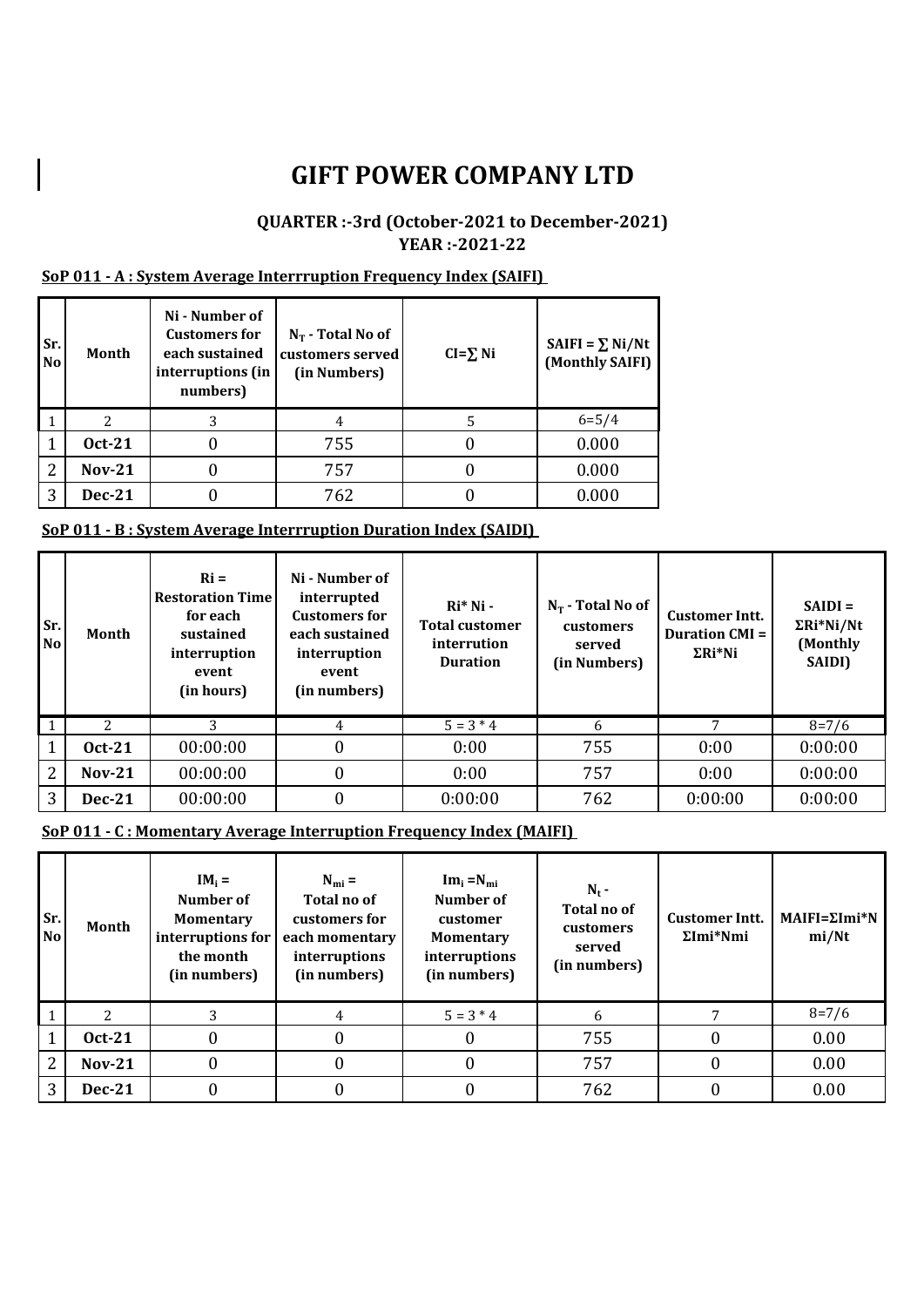| <b>Consumer</b><br>Category | No. of faulty<br>meters at the<br>start of the<br>quarter / year | No. of faulty<br>meters added<br>during the<br>quarter / year | Total no. of<br>defective /<br>faulty<br><b>Meter</b> | No. of faulty<br><b>Meters</b><br>repaired and<br>replaced | No of faulty<br>meters pending at<br>the end of the<br>quarter |
|-----------------------------|------------------------------------------------------------------|---------------------------------------------------------------|-------------------------------------------------------|------------------------------------------------------------|----------------------------------------------------------------|
|                             |                                                                  |                                                               | $(3)=(2)+(1)$                                         |                                                            | $(5)=(3)-(4)$                                                  |
| Single Phase                |                                                                  |                                                               |                                                       |                                                            |                                                                |
| Three Phase                 |                                                                  |                                                               |                                                       |                                                            |                                                                |
| HT                          |                                                                  |                                                               |                                                       |                                                            |                                                                |

#### **GIFT POWER COMPANY LIMITED Performa SoP 013: Meter faults**